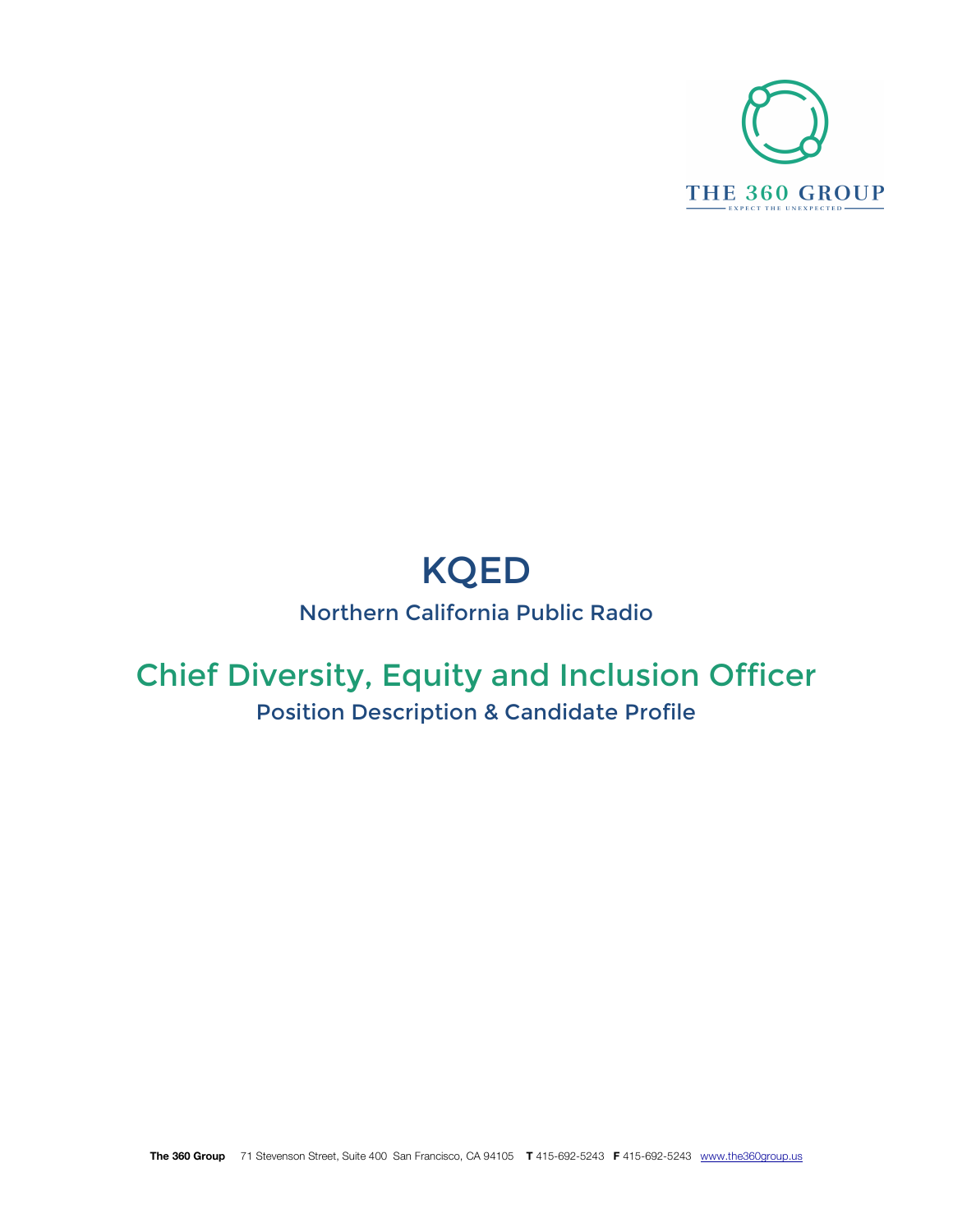# Chief Diversity, Equity and Inclusion **Officer**

# **Location**

San Francisco, CA

# **Reports to**

President and Chief Executive Officer

## **Our Client**

For almost 70 years, KQED, the public broadcasting affiliate for Northern California, has provided listeners with the knowledge and perspective they need to be informed about their region and the world around them. This nationally renowned media organization has pioneered programming and has developed the careers of some of the world's most innovative and respected journalists and content creators. In addition, KQED convenes community dialogues, brings the arts to everyone, and engages audiences to share their stories. KQED helps students and teachers thrive in 21st century classrooms, and takes people of all ages on journeys of exploration—exposing them to new people, places and ideas.

KQED enriches people's lives through trusted journalism and quality programming. Independent, public media is a remarkable resource that fosters effective civic engagement and celebrates diversity and culture. For KQED to be at its highest use for the Bay Area, the country and the world, it must truly reflect and represent its communities in their full diversity and collective experiences. KQED**'**s vision is to redefine public media for the Bay Area - more participatory, inclusive and powered by the community through the programming KQED provides – the stories it tells, the journalists and content creators it hires, the language it uses, and the products, properties, events and partnerships it creates.

KQED enjoys a combined audience engagement (viewership, listenership, and other content) of more than 1.5 million, and more than 22 million social media hits each year. This cornerstone Bay Area institution has annual revenues of more than \$107 million, a staff of approximately 350, and is governed by a board of 33.

Learn more about KQED at https://www.kqed.org/!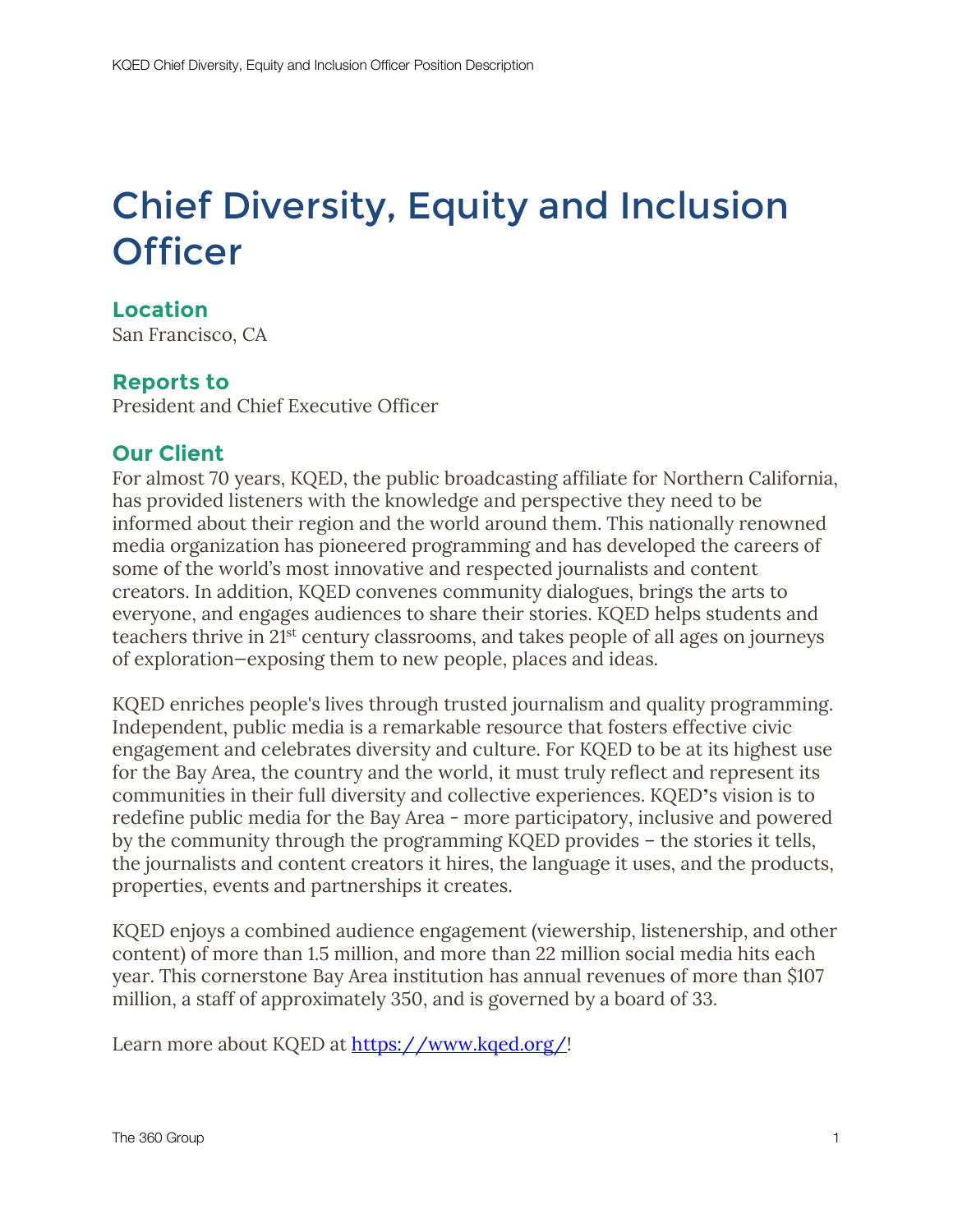# **Position Responsibilities**

Reporting to the President and Chief Executive Officer, KQED's Chief DEI Officer will be an organizational leader, a thought partner, an influencer, an agent of change, and will have a passion for strengthening KQED's mission to inform, inspire and involve with trusted journalism and quality programming and services. The Chief DEI Officer will be responsible for planning and leading an organization-wide strategy to operationalize and embed principles of diversity, equity, inclusion and belonging (DEIB) at KQED. To ensure organization-wide learning, understanding, commitment and visibility to DEIB initiatives, the Chief DEI Officer will report directly to the President and CEO and serve as a member of the Executive Management Team (EMT).

With a support team, the Chief DEI Officer will be a thought leader who will raise awareness, implement best practices, and co-create a vision in close partnership with the EMT and key KQED stakeholder groups across the organization. The Chief DEI Officer will engage broadly, develop and oversee implementation of projects, set goals and benchmarks, and ensure progress toward those goals. The Chief DEI Officer will take a data-driven and informed approach to identifying areas of need and change through facilitations, climate assessments, culture audits, and performance measures.

The Chief DEI Officer role is integral to KQED's culture and service to the community. The Chief DEI Officer will partner closely with the Human Resources department and serve as a trusted advisor to departments and divisions across KQED to ensure alignment with DEIB strategic priorities and goals. The Chief DEI Officer will also lead KQED's diversity council and support employee resources groups which includes LGBT@Q, Women's Network, Parents and Caregivers, and the Racial and Ethnic Diversity Groups.

Specifically, the Chief DEI Officer will be responsible for:

#### *Leadership*

- Build upon KQED's ongoing efforts to foster a more diverse, equitable and inclusive workplace that attracts, grows and retains diverse people and teams
- Drive participation through awareness strategies and by engaging others to further KQED's goals around building an inclusive workforce and a culture of allyship
- Solve problems by getting to the root cause of issues, breaking down ineffective systems, and helping implement best practices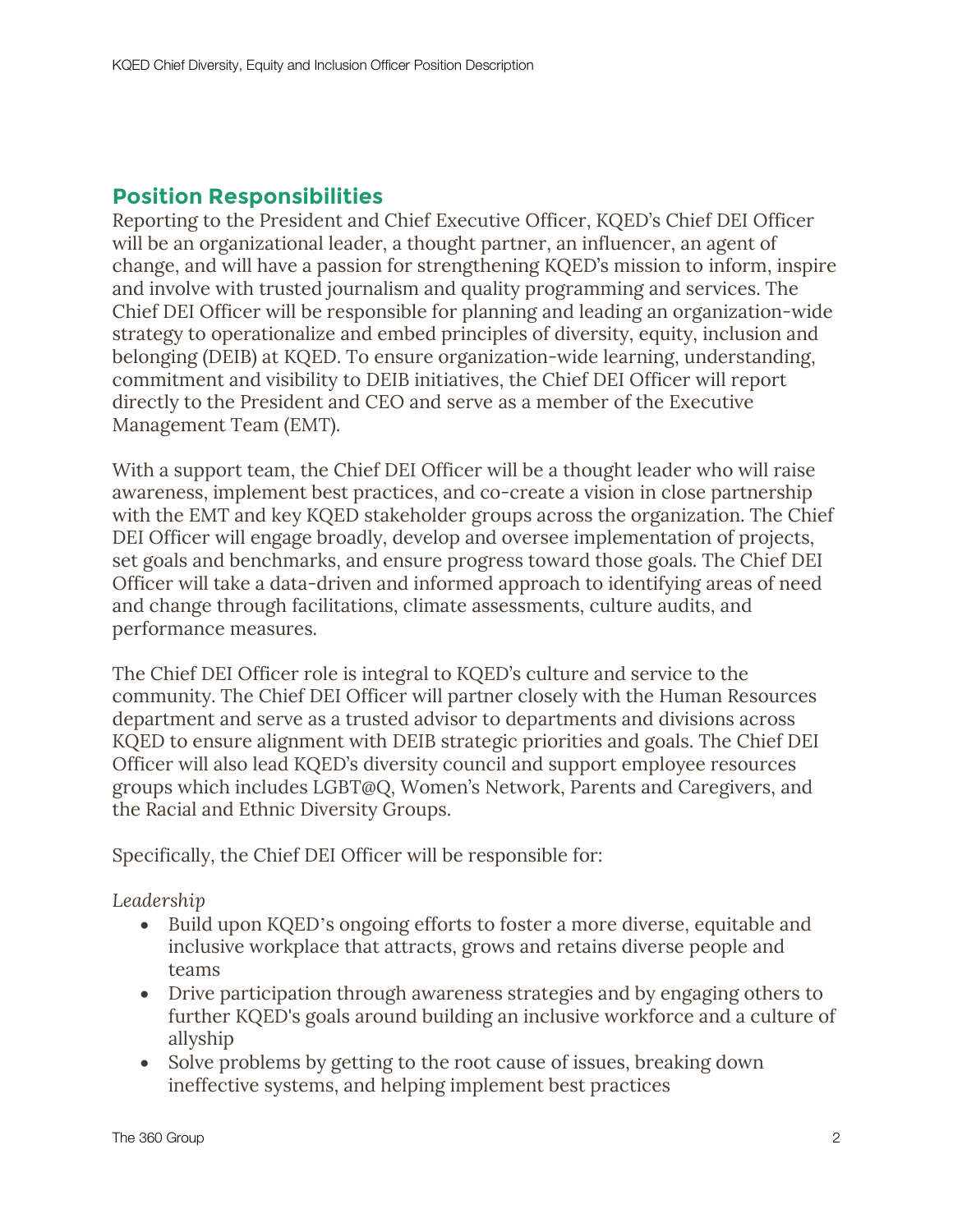- Serve as a strategic thought partner to the EMT and a trusted advisor to department heads as they develop department/division/function-specific DEIB strategies and action plans
- Participate in KQED's distributed leadership model by joining the People, Process, and Infrastructure Leadership Group
- Provide meaningful consultation to help meet Audience and Content goals around reaching new audiences and on editorial framing and process
- Represent the EMT to KQED's Board of Directors as the management lead on the DEIB task force and update the Board on progress towards KQED's internal and external diversity, equity, inclusion and belonging goals

*Development and Implementation of Diversity and Inclusion Strategies*

- Design a holistic, organization-wide DEIB strategy based in research and analysis that aligns with KQED's values, supports its business plans, and can be implemented at a variety of scales across all departments
- Annually update KQED's Diversity, Equity and Inclusion Staff Impact Plan and Report
- In collaboration with senior leadership, develop DEIB goals and establish key metrics to assess and measure results of DEIB initiatives as well as progress against key commitments and objectives in the KQED organizational strategy
- Engage and network with the broader community to identify inclusion and diversity partners, organizations, and events to further KQED's DEIB work

*Communications*

- Develop internal communications that keep KQED's staff informed, involved and inspired, enabling input and fostering a culture of learning
- Review internal and external communications as needed to ensure that inclusion and equity is considered and integrated
- Amplify KQED's work, tell its story, and share lessons learned, especially in Public Media, through public speaking, writing, and other community-facing efforts

*Talent and Recruitment*

- Partner with HR and hiring managers to influence organization-wide hiring strategies and practices across KQED and meet the organization's diversity goals
- Recommend and support strategies around targeted improvements in diverse staffing, particularly at the director, senior editor, and leadership levels, including forming relationships with organizations that can refer applicants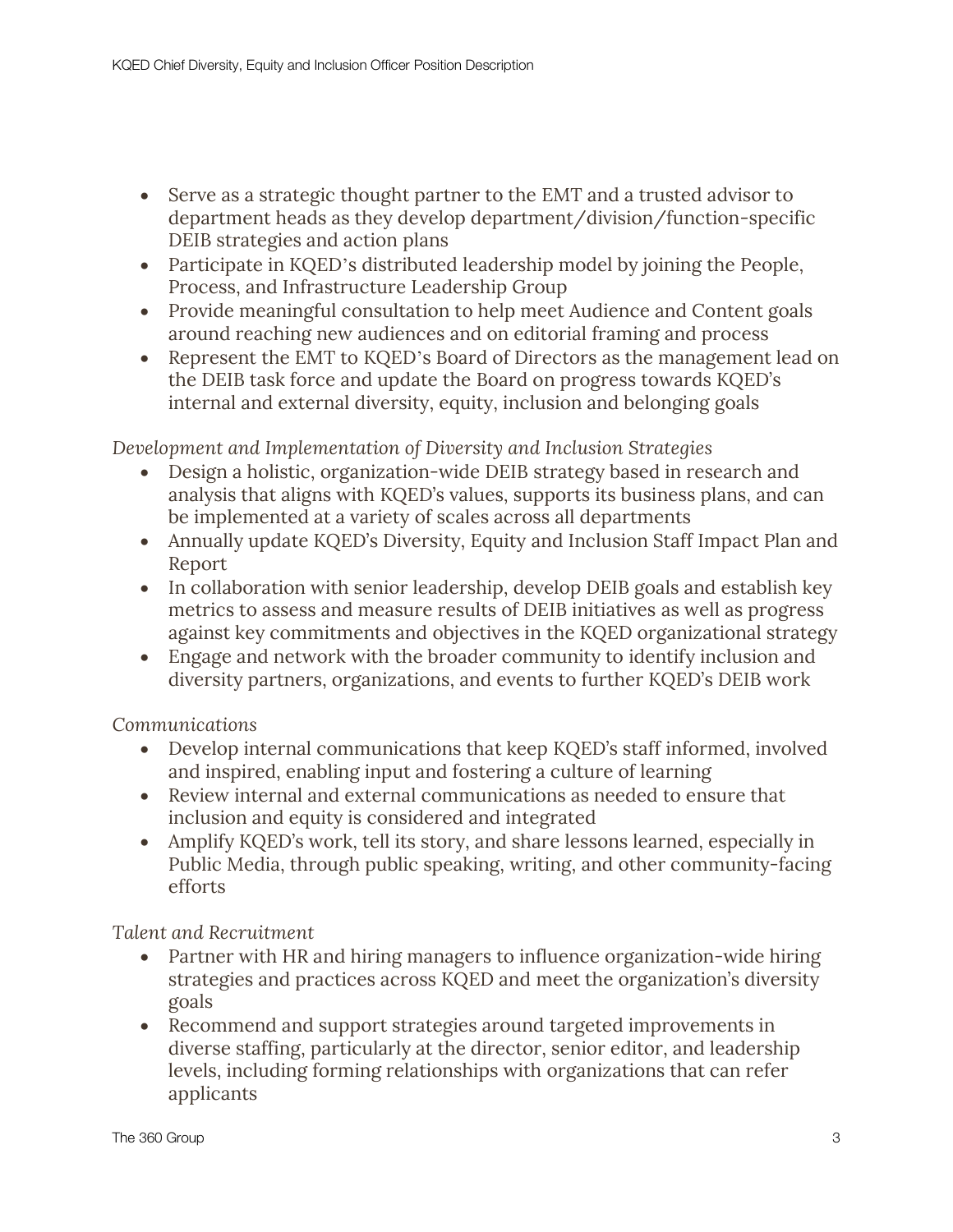- Collaborate with Talent Acquisition to support KQED's diversity goals and review KQED's Careers page and job postings to better attract talent in line with the organization's diversity goals
- Collaborate with Talent Management to create means and remove barriers in the advancement of employees in order to ensure equity and meet KQED's leadership diversity goals

*Organizational Culture and the Employee Experience*

- Partner with members of the HR team to identify DEIB strategy and initiatives focused on all areas of the employee experience, including recruiting, retention, fair pay, succession, and leadership development
- Review organizational approaches and recommend changes to foster productive communication habits that lead to a healthy workplace
- Identify learning and development opportunities and curriculum for staff to develop inclusive competencies and to establish DEIB norms and behavior expectations
- Provide guidance, structure, and strategic direction for the Employee Resource Groups (ERGs) and lead the Diversity Council, ensuring they have the necessary resources and level of influence

*Data-Direction and Transparency*

- Drive and continually improve the employee survey design, currently in Culture Amp; lead analysis to determine organizational response for inclusion and belonging factors
- Measure KQED's impact and progress against its diversity goals for both internal and external reporting using data-driven practices to generate insights and ensure effectiveness of efforts; participate in a semi-annual pay equity audit
- Benchmark industry best practices to support strategies to monitor and evaluate progress in creating a diverse and inclusive workforce
- Recommend and support strategies to encourage staff and applicants to selfidentify and participate in surveys in furtherance of DEIB reporting and goals

# **Profile of the Successful Candidate**

KQED seeks a leader who has well-developed emotional intelligence, is innately open-minded and curious, results-oriented in approach, committed to the principles of diversity, equity and inclusion and justice, and knowledgeable about how those principles can be effectively applied in practice. The Chief DEI Officer will have a proven track record in the development and implementation of centering justice and equity in organizational cultures. To serve a media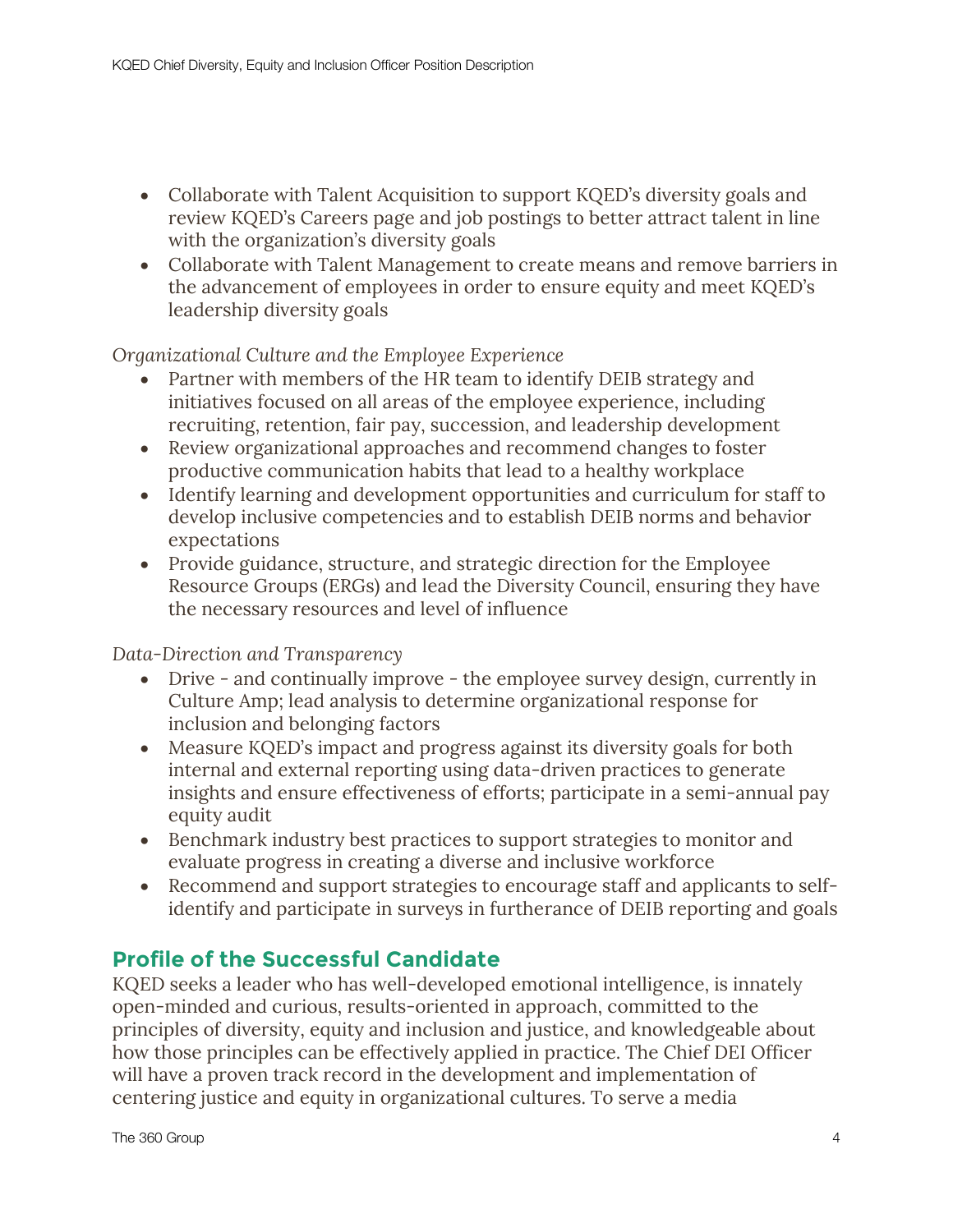organization effectively, it will be essential for the successful candidate to have a facilitative leadership style, with the ability to deliver and execute on innovative ideas and solutions that serve the goals of the entire organization – all while communicating clearly, honestly and transparently. KQED seeks a professional with superb leadership, communication, strategy, and execution skills, demonstrating an appreciation for complexity combined with a problem-solving instinct and a willingness to explore new ideas. The Chief DEI Officer will lead by example, cultivating and maintaining best practices with regard to openness and inclusion in KQED's workplace. Finally, the successful candidate will have a strong work ethic with high personal and professional standards of transparency and accountability, and will be able to help support a talented, committed staff as KQED aims to evolve into a leading organization on these issues. The success of the Chief DEI Officer will be reflected in the institution's embrace of principles of diversity, equity, inclusion and justice.

More specifically, KQED seeks a professional who reflects (or has) the following:

- Eight to ten years of Equity, Inclusion and Diversity experience in roles of progressively increasing scope and responsibility
- Experience in a significant strategic leadership role or a proven track record of organizational change or building programs and improving leadership capabilities across an organization; some years in Talent Management or Culture role may be suitable; education or experience in Organizational Development or Change Management would also be an asset
- Strong executive presence with experience framing communications for sophisticated audiences
- Ability to lead with influence and navigate a complex organization and engage with leaders on all levels of an organization
- Models respect, care and empathy, and effectively balances passion for the work with programmatic objectives
- A willing collaborator who cares first and foremost about making progress in partnership with others and is willing to shape approaches to do so
- Ability to listen critically and deeply and respond with agility
- Data driven, detail-oriented, and able to synthesize information, survey data and analysis into a digestible format for all audiences and in a way that can inform decision-making
- Skilled at having difficult conversations and providing constructive feedback
- Experience leading or working with Employee Resource Groups or other affinity groups
- Excellent verbal and written skills especially in presentations and facilitation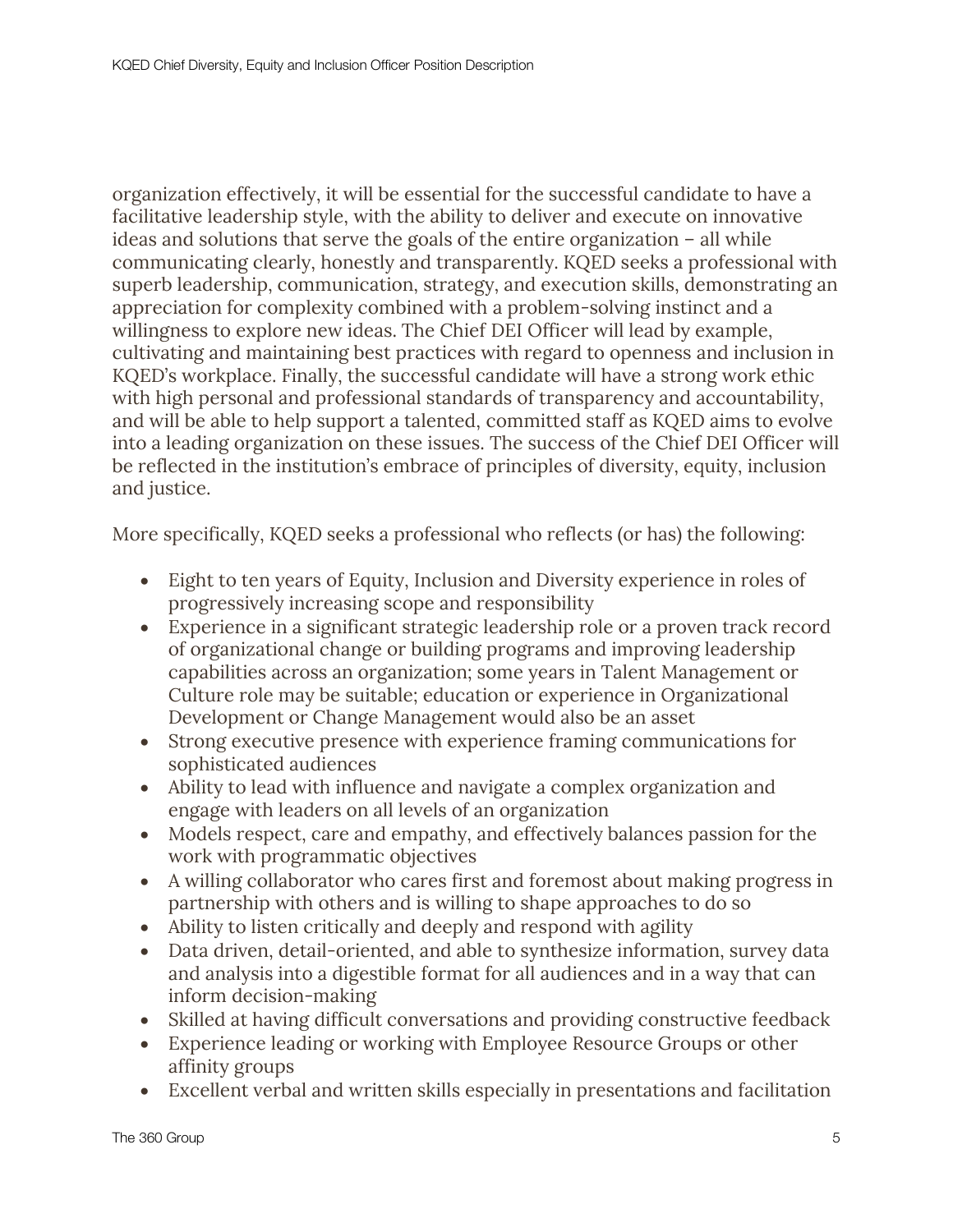- Possession of a strong network of external thought partners and advisors who bring insights on best practices
- Sound judgment, high integrity, and ability to maintain strict confidentiality
- Highly developed understanding of and commitment to advancing diversity, equity and inclusion in a complex, multicultural and multigenerational environment
- Direct and relevant experience in the creation of a diversity and inclusion program from the concept phase to full execution
- Current knowledge of best practices in promoting an inclusive workplace, including effective approaches to recruitment and retention
- Demonstrated ability to gain the confidence, respect and trust of KQED's diverse staff; capacity to listen deeply and actively, to build durable relationships, and to work effectively and diplomatically with diverse stakeholders
- Demonstrated ability to assess and understand the institutional environment, and to build relationships within a multifaceted community; ability to interpret group dynamics and build consensus
- Outstanding communicator who is adept at using multiple methods of communication with a broad range of stakeholders; exceptional ability to convey complex issues and objectives through quantitative, qualitative, and visual means; proven ability to be persuasive and engaging
- A high level of individual initiative and drive; ability to manage time efficiently; strong problem-solving skills; and a demonstrated ability to handle confidential and sensitive information with discretion
- Sensitivity to Human Resources principles, policies and practices
- Passion for supporting a diverse staff and a commitment to creating an equitable and inclusive work culture
- Exceptional communication skills and demonstrated ability to find common ground among diverse perspectives; in other words, "meeting people where they are"
- A sophisticated understanding of how discriminatory dynamics affect organizational relationships – from supervision, management and culture, to partnerships, campaign and coalition work; an understanding of how systematized discrimination affects present-day work and office cultures, and the ability to advance equity goals through a variety of strategies
- The ability to make decisions in a dynamic environment, with an appreciation for how future needs may affect those decisions
- Demonstrated ability in the areas of conflict resolution and mediation efforts
- A high degree of personal integrity and ethics